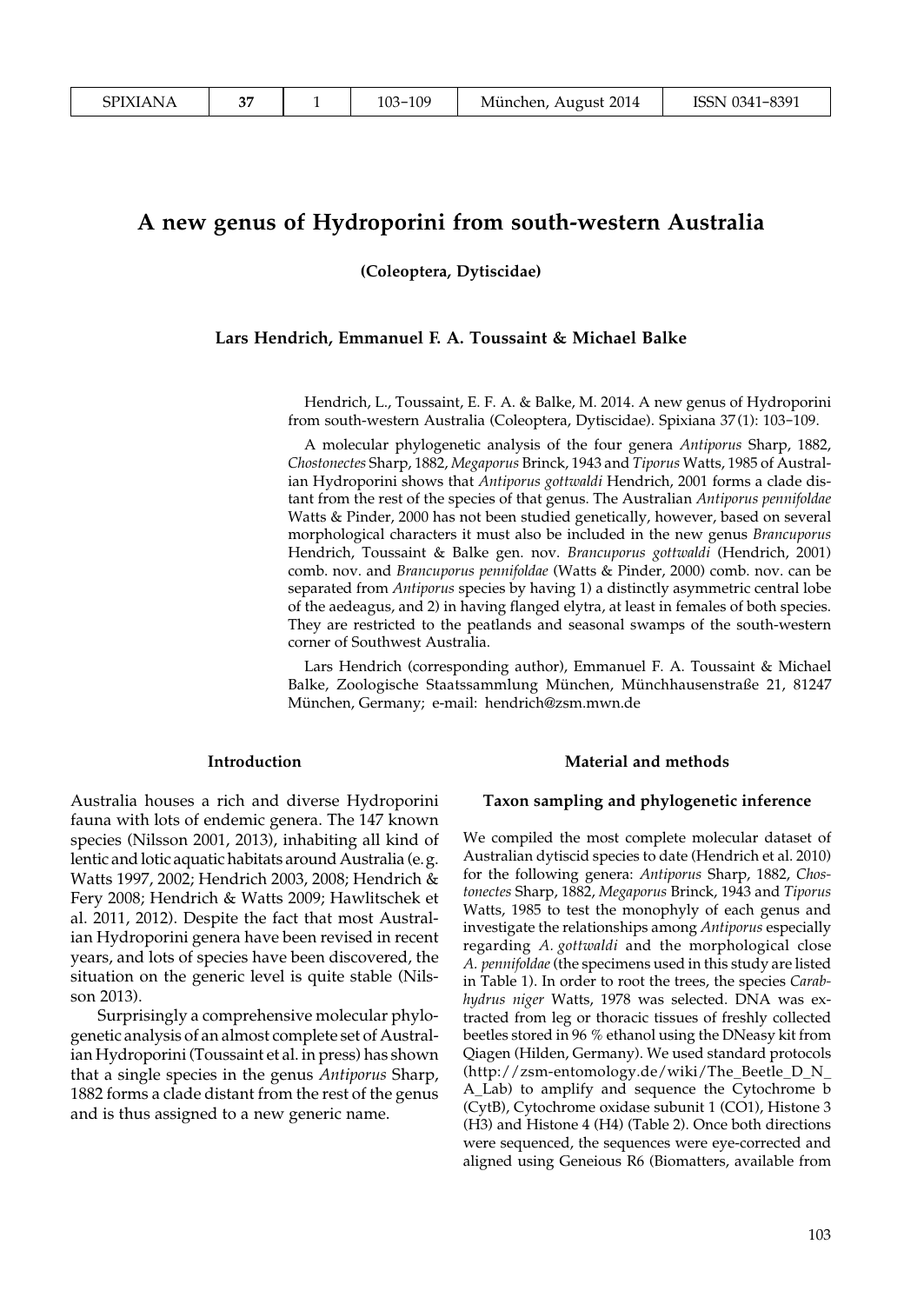http://www.geneious.com), and the reading frame of each gene was checked under Mesquite 2.75 (available from http://mesquiteproject.org). Under the same software, we concatenated the four genes to produce a combined dataset.

The phylogenetic inferences were completed using three different methods: Maximum Parsimony (MP), Maximum Likelihood (ML) and Bayesian Inference (BI). MP analyses were carried out under TNT 1.1 (Goloboff et al. 2008) with the Tree Ratchet, Tree Fusing and Tree Drifting algorithms (Goloboff 1999). 1000 Jackknife replicates (JK) were used to evaluate the robustness of the phylogenetic inference. For both ML and BI analyses, the best model of sequence evolution was selected using jModelTest 0.1.1 (Posada 2008). The ML analyses were realized on the combined dataset under RAxML (Stamatakis 2006) and we performed 1000 thorough Bootstrap replicates (BS) to investigate the level of support

**Table 1.** List of species of the subfamily Hydroporinae, tribe Hydroporini, used in this study. NSW = New South Wales, Gb = already in Genbank, number = newly submitted data to Genbank.

| Species                   | Locality                       | co1      | cytb     | h3       | h4       |
|---------------------------|--------------------------------|----------|----------|----------|----------|
| Antiporus bakewellii      | Victoria, NSW                  | Gb       | Gb       | Gb       | HG965722 |
| Antiporus blakeii         | NSW, South Australia, Tasmania | Gb       | Gb       | Gb       | HG965737 |
| Antiporus femoralis       | NSW, South Australia, Tasmania | Gb       | Gb       | Gb       | HG965742 |
| Antiporus gilbertii       | Western Australia              | Gb       | Gb       | Gb       | HG965747 |
| Brancuporus gottwaldi     | Western Australia              | Gb       | Gb       | Gb       | HG965732 |
| Antiporus hollingsworthi  | Western Australia              | Gb       | Gb       | HG965673 | HG965708 |
| Antiporus interrogationis | New South Wales                | Gb       | Gb       | Gb       | HG965716 |
| Antiporus jenniferae      | Northern Territory             | Gb       | Gb       | Gb       | HG965712 |
| Antiporus occidentalis    | Western Australia              | Gb       | Gb       |          | HG965707 |
| Antiporus uncifer         | New Zealand                    | HG965640 |          |          |          |
| Antiporus wilsoni         | Oueensland                     | Gb       | Gb       | Gb       | HG965724 |
| Carabhydrus niger         | Victoria                       | Gb       | HG965672 | HG965706 | HG965750 |
| Chostonectes johnsonii    | New South Wales                | Gb       | HG965663 | HG965696 | HG965739 |
| Chostonectes nebulosus    | South Australia                | Gb       | HG965666 | HG965699 | HG965743 |
| Chostonectes sharpi       | Queensland                     | Gb       | HG965664 | HG965697 | HG965740 |
| Megaporus gardnerii       | South Australia                | Gb       | HG965670 | HG965703 | HG965748 |
| Megaporus hamatus         | NSW, Victoria, South Australia | Gb       | HG965653 | HG965685 | HG965725 |
| Megaporus howittii        | NSW, Victoria, South Australia | Gb       | HG965649 | HG965682 | HG965718 |
| Megaporus natvigi         | Oueensland                     | Gb       | HG965661 | HG965694 | HG965736 |
| Megaporus solidus         | Western Australia              | HG965630 | HG965641 | HG965674 | HG965709 |
| Megaporus wilsoni         | South Australia                | Gb       | HG965648 | HG965681 | HG965717 |
| Tiporus centralis         | Northern Territory             | Gb       | HG965647 | HG965680 | HG965715 |
| Tiporus collaris          | Northern Territory             | Gb       | HG965657 | HG965689 | HG965729 |
| Tiporus josepheni         | Northern Territory             | Gb       | HG965665 | HG965698 | HG965741 |
| Tiporus lachlani          | Western Australia              | Gb       | HG965652 | HG965684 | HG965723 |
| Tiporus tambreyi          | Western Australia              | Gb       | HG965669 | HG965702 | HG965746 |
| Tiporus undecimmaculatus  | Northern Territory             | Gb       | HG965660 | HG965693 | HG965735 |

**Table 2.** Primers used to amplify regions of the cytochrome oxidase subunit 1 (CO1) and cytochrome B (CytB).

| Locus           | Primer                                    | Sequence                         | Reference               |  |
|-----------------|-------------------------------------------|----------------------------------|-------------------------|--|
| CytB            | GAGGAGCAACTGTAATTACTAA<br>CB <sub>3</sub> |                                  | Barraclough et al. 1999 |  |
|                 | CB4                                       | AAAAGAAA(AG)TATCATTCAGGTTGAAT    |                         |  |
| CO <sub>1</sub> | Pat                                       | CAACATTTATTTTGATTTTTTGG          | Simon et al. 1994       |  |
|                 | Jerry                                     | <b>TCCAATGCACTAATCTGCCATATTA</b> |                         |  |
| H <sub>3</sub>  | H3aF                                      | ATGGCTCGTACCAAGCAGAC(AG)CGC      | Colgan et al. 1998      |  |
|                 | H3aR                                      | ATATCCTT(AG)GGCAT(AG)AT(AG)GTGAC |                         |  |
| H <sub>4</sub>  | H4F2s                                     | <b>TSCGIGAYAACATYCAGGGIATCAC</b> | Pineau et al. 2005      |  |
|                 | H42er                                     | CKYTTIAGIGCRTAIACCACRTCCAT       |                         |  |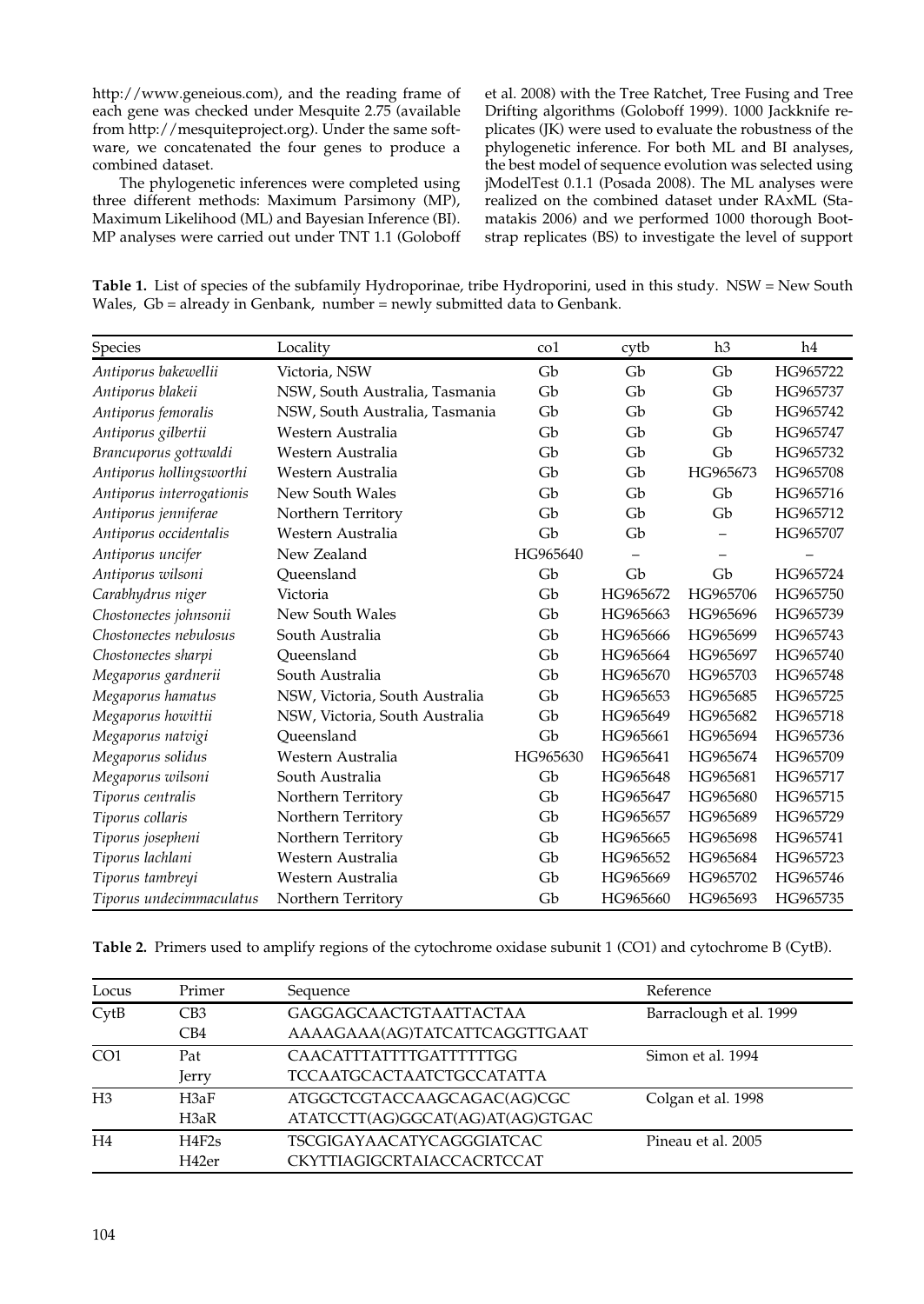

**Fig. 1.** MrBayes 50% majority-rule consensus tree based on the molecular dataset. The support of each node recovered in the different analyses (BI, ML and MP) is indicated on the topology following the caption. A picture of the habitus of *B. gottwaldi* comb. nov. is provided.

at each node. Eventually, we also carried out BI analyses on the combined dataset under MrBayes 3.2 (Ronquist et al. 2012) with the following settings: the model of substitution set accordingly to the result of jModelTest, two runs of four Markov Chains Monte Carlo (MCMC, one cold and three incrementally heated) running for 8 million generations and sampling a topology every 1000 cycles. After checking the convergence of the runs under Tracer 1.5 (available at: http://beast.bio.ed.ac.uk/Tracer) and applying a conservative burn-in of 25 %, we used the command "sump" in MrBayes to calculate the posterior probabilities (PP) and produce a 50 % majority rule consensus tree. A PP≥0.95 and a BS or JK≥85 were recognized as indicating a strong support for a given node (Felsenstein 2004).

New sequences were submitted to Genbank, see Table 1.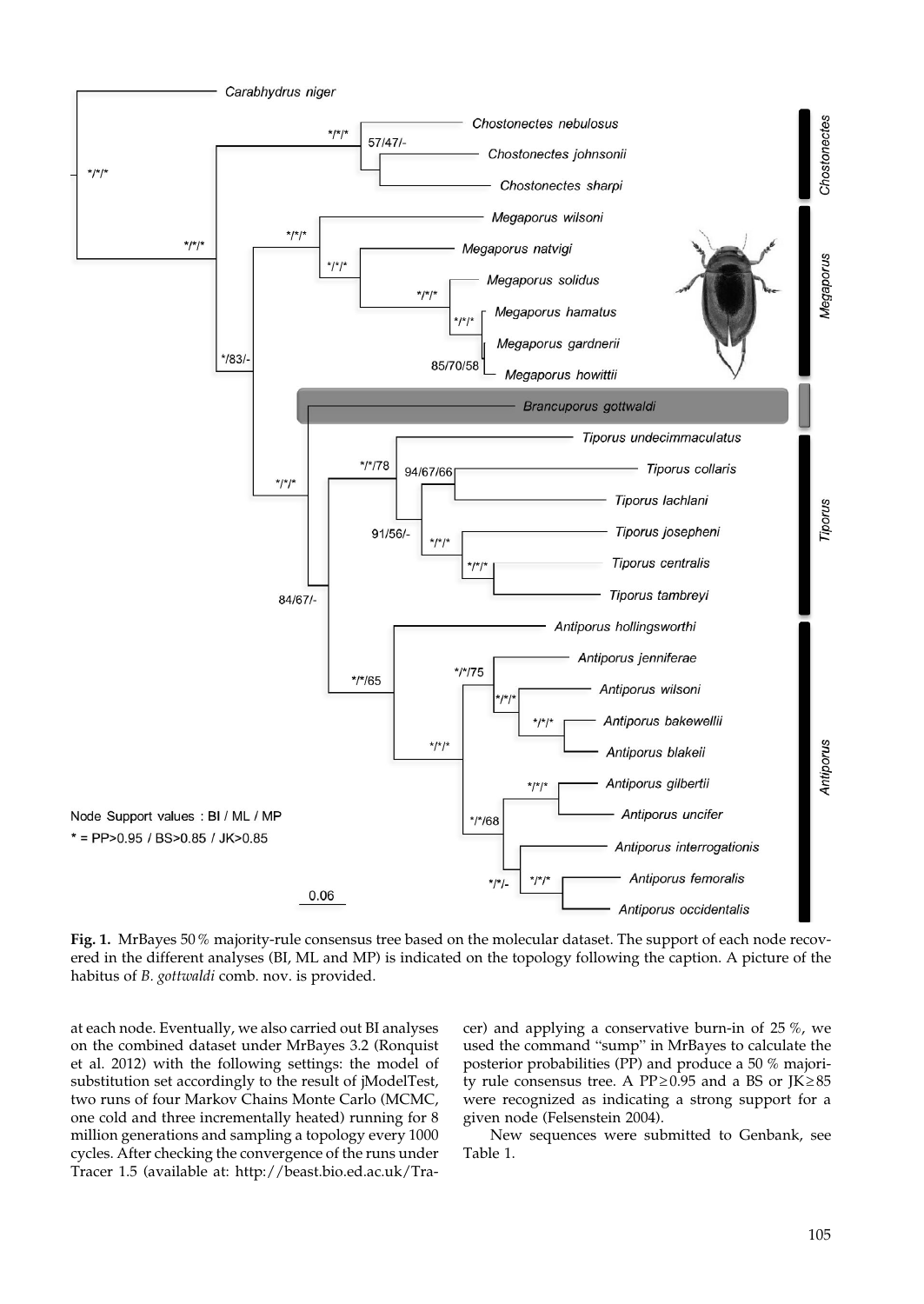

**Figs 2-3.** Habitus of *Brancuporus gottwaldi* comb. nov. (scale bar = 1.5 mm). **2.** Dorsal side; **3.** ventral side.

## **Systematics**

## *Brancuporus* **Hendrich, Toussaint & Balke gen. nov.** Figs 2-12

**Type species.** *Antiporus gottwaldi* Hendrich, 2001 by present designation.

**Material studied.** The material used for this study is listed in Watts & Pinder (2000) and Hendrich (2001).

**Online resources.** Registered in ZooBank under urn: lsid:zoobank.org:pub:91A7660B-51BC-4E24-878D-56DC 61889A7F. Species page in wiki format under http:// species-id.net/wiki/Brancuporus.

**Diagnosis.** *Brancuporus* Hendrich, Toussaint & Balke gen. nov. is assigned to the Hydroporini based on parameres of the aedeagus formed by one segment, and hind coxal process not in the same plane as the abdomen, but protruding like a step, in lateral view (Pederzani 1995). It is a genus of small sized elongate-oval, reddish-brown Hydroporini (3.00- 3.35 mm), represented by two species restricted to south-western Australia.

The new genus is well separated from all other Hydroporini by the combination of the following characters: 1) Body elongate oval, reddish-brown, 2) Fourth tarsomere of protarsus scarcely visible; 3) Pronotum and elytron with narrow but wellmarked lateral beading; 4) Elytra at least in female flanged; 5) Posterior part of epipleuron comparatively broad; 6) Humeral angle of elytron smoothly rounded; 7) Prosternal process blunt, sides weakly bowed, moderately ridged; 8) Distinctly asymmetric central lobe of aedeagus.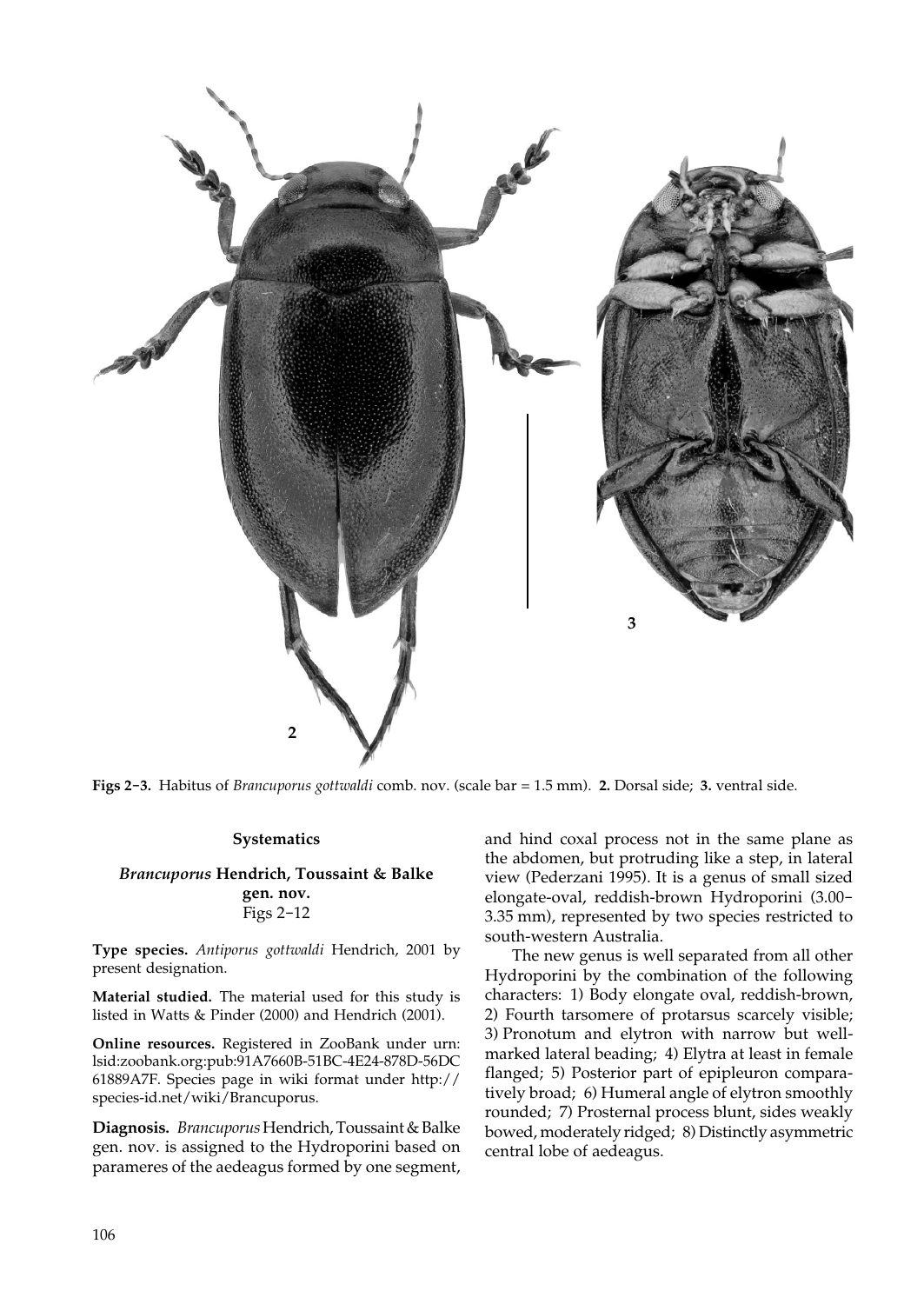

**Figs 4.** Lateral view of proclaw and apical tarsomere of *Brancuporus gottwaldi*; **5.** ditto *B. pennifoldae*; **6.** dorsal view of elytron of *Brancuporus gottwaldi*, female; **7.** ditto *B. pennifoldae*; **8.** ventral view of metafemur of *B. pennifoldae*; **9.** ditto *B. gottwaldi*; **10.** ventral view of median lobe of aedeagus of *B. gottwaldi*; **11.** ditto of lateral view; **12.** ventral view of median lobe of aedeagus of *B. pennifoldae*; **13.** ditto of lateral view (adapted from Hendrich 2001).

*Brancuporus* gen. nov. can be separated from *Antiporus* by having 1*)* a distinctly asymmetric central lobe of the aedeagus*,* and 2) in having flanged elytra, at least in females of both species.

## **Description**

Measurements ( $N=15$ ). Total length of beetles 3.00-3.35 mm; length without head 2.75-2.95 mm; greatest width of beetles 1.70-1.85 mm.

Colour. Upper side comparably light; head reddish; pronotum ferrugineous anteriorly and laterally, dark posteriorly and medially; elytron dark brown, paler laterally (Fig. 2). Venter yellowish to brownish; pronotum, epipleuron, legs and abdominal ventrites yellowish to ferrugineous; metaventrite, metacoxal plates and processes brownish. Antennomeres yellowish and darkened anteriorly. Sculpture: dorsal surface, punctures dense, moderately sized; those on head weaker and sparser, a little smaller than eye facet. Pronotum and elytron with narrow but well marked lateral beading. Microreticulation on head and pronotum fine, moderately impressed, on elytron very fine and almost invisible. Ventral surface (Fig. 3) with punctures very dense, microreticulation similar to that on elytron. Prosternal process blunt, sides weakly bowed, moderately ridged. Metacoxal lines parallel in apical quarter, weakly diverging posteriorly, intralinear space flat, not depressed.

Male. Protarsi moderately expanded, single proclaw relatively stout, bent at right angles evenly curved with ventral basal spine (Fig. 4). Mesotibia normal, mesotarsi similar to protarsi except that the second and third tarsomere are a little shorter and two claws are present. Metafemur a little stouter than in female, with well marked beading in middle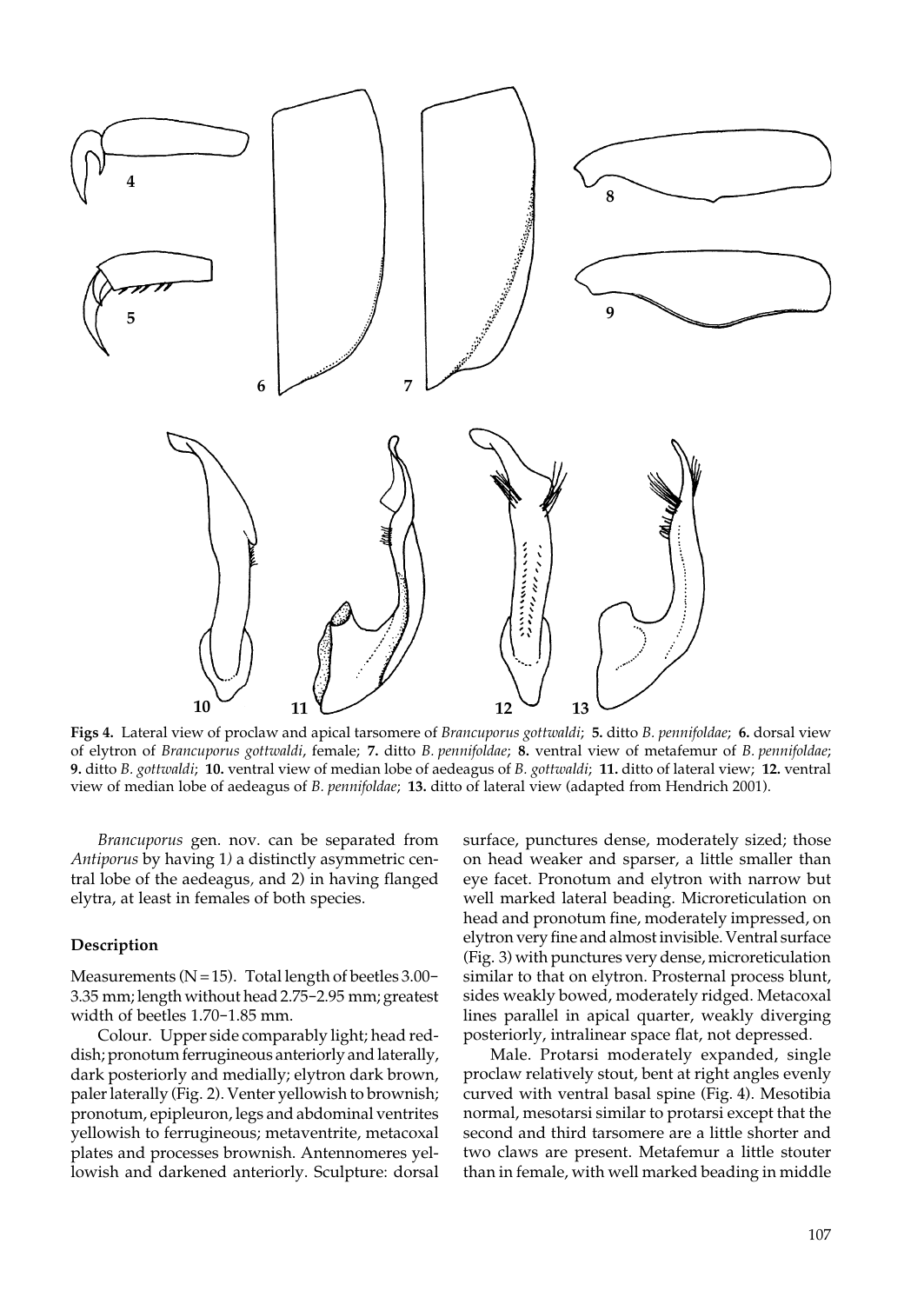at hind margin (Fig. 8). Apical third of elytron not flanged. Central lobe of aedeagus with asymmetric tip (ventral view, Figs 10-11).

Female. Protarsi weakly expanded, two claws. Mesotarsi moderately expanded, more so than protarsi. Metatibia simple. Elytron weakly flanged (Fig. 6).

**Etymology.** The name *Brancuporus* gen. nov. is derived from the name of our highly valued colleague, the late dytiscid specialist Dr Michel Brancucci (1950-2012), Basel, Switzerland. Its gender is masculine.

**Systematic notes.** The small size, relatively uniform reddish-brown colour and essentially simple metafemora (Hendrich 2001) suggest that *Brancuporus gottwaldi* comb. nov. is close to *Antiporus pennifoldae* (Watts & Pinder 2000), also described from Southwest Australia. Females of both species have flanged elytra [strongly flanged in *A. pennifoldae* (Fig. 7) and less flanged in *B. gottwaldi* (Fig. 6)]. Furthermore, the distinctly asymmetric central lobe of the aedeagus is a character shared by *B. gottwaldi* and *Antiporus pennifoldae* (Figs 12-13). Based on these morphological characters and despite the fact that there was no DNA of *A. pennifoldae* available for this study, *A. pennifoldae* is here transferred to *Brancuporus* gen. nov.

**Distribution.** The new genus is highly endemic to the most south-western part of Southwest Australia. Both species were collected in seasonal peatland swamps. The habitat and its water beetle coenosis are described in detail by Hendrich (2001).

**Molecular systematics.** Our phylogenetic analyses show (Fig. 1) that *Brancuporus* gen. nov. is not part of the *Antiporus* clade. It is rather part of a separate lineage sister to the *Tiporus* and *Antiporus* clades. The molecular data also show clearly that the species *Brancuporus gottwaldi* comb. nov. does not belong to any of the other known Australasian Hydroporini genera. Additionally, our data show that Australian *Brancuporus* gen. nov. does not create paraphyly among other Australasian genera (Toussaint et al. in press). This result is well supported in our analyses (Fig. 1). Essentially the same tree topology was recovered with different analytical approaches (maximum likelihood, parsimony and Bayesian probabilities as implemented in MrBayes, Fig. 1, node support values).

# **Acknowledgements**

Dr Chris Watts is thanked for his steady support, generous assistance and hosting during the several visits of LH in Adelaide, South Australia. This work was sup-

ported by German Science Foundation (DFG) grants BA2152/6-1, 7-1 and 11-1. The Department of Conservation and Land Management (CALM) is acknowledged for giving permission to conduct scientific research in Nature Reserves in south-western Australia (permit numbers: SF 003017 and NE 002348). Katja Neven (ZSM, Munich, Germany) is thanked for providing the habitus photos.

## **References**

- Barraclough, T. G., Hogan, J. E. & Vogler, A. P. 1999. Testing whether ecological factors promote cladogenesis in a group of tiger beetles (Coleoptera: Cicindelidae). Proceedings of the Royal Society of London B 266: 1061-1067.
- Colgan, D. J., McLauchlan, A., Wilson, G. D. F., Livingston, S. P., Edgecombe, G. D., Macaranas, J., Cassis, G. & Gray, M. R. 1998. Histone H3 and U2 snRNA DNA sequences and arthropod molecular evolution. Australian Journal of Zoology 46: 419-437.
- Felsenstein, J. 2004. Inferring phylogenies. Sunderland, Massachusetts (Sinauer Associates).
- Goloboff, P. A. 1999. Analyzing large data sets in reasonable times: solutions for composite optima. Cladistics 15: 415-428.
- – , Farris, J. S. & Nixon, K. C. 2008. TNT, a free program for phylogenetic analysis. Cladistics 24: 774-786.
- Hawlitschek, O., Hendrich, L., Espeland, M., Toussaint, E. F. A., Genner, M. J. & Balke, M. 2012. Pleistocene climate change promoted rapid diversification of aquatic invertebrates in Southeast Australia. BMC Evolutionary Biology 12(1): 142.
- – , Porch, N., Hendrich, L. & Balke, M. 2011. Ecological niche modelling and nDNA sequencing support a new, morphologically cryptic beetle species unveiled by DNA barcoding. PloS ONE 6(2): e16662.
- Hendrich, L. 2001. A new species of *Antiporus* Sharp, 1882 from peatland swamps of south-western Australia (Coleoptera: Dytiscidae). Linzer Biologische Beiträge 33(1): 299-308.
- – 2003. A new species of *Necterosoma* Sharp from the Kimberley region in north-western Australia (Coleoptera: Dytiscidae). Entomologische Zeitschrift 113: 152-154 + figs on pp. 144-145.
- – 2008. *Tiporus emmae* sp. n. from Northern Australia (Coleoptera: Dytiscidae, Hydroporinae). Linzer Biologische Beiträge 40(1): 311-320.
- – & Fery, H. 2008. *Paroster baylyi* sp. n., *P. ursulae* sp. n. (Col. Dytiscidae, Hydroporinae) and the water beetle diversity of pan-gnammas on isolated granite outcrops in the Mallee of south-western Australia. Zootaxa 1704: 27-41.
- – & Watts, C. H. S. 2009. Taxonomic revision of the Australian predaceous water beetle genus *Carabhydrus* Watts, 1978 (Coleoptera: Dytiscidae, Hydroporinae). Zootaxa 2048: 1-30.
- – , Pons, J., Ribera, I. & Balke, M. 2010. Mitochondrial cox1 sequence data reliably uncover patterns